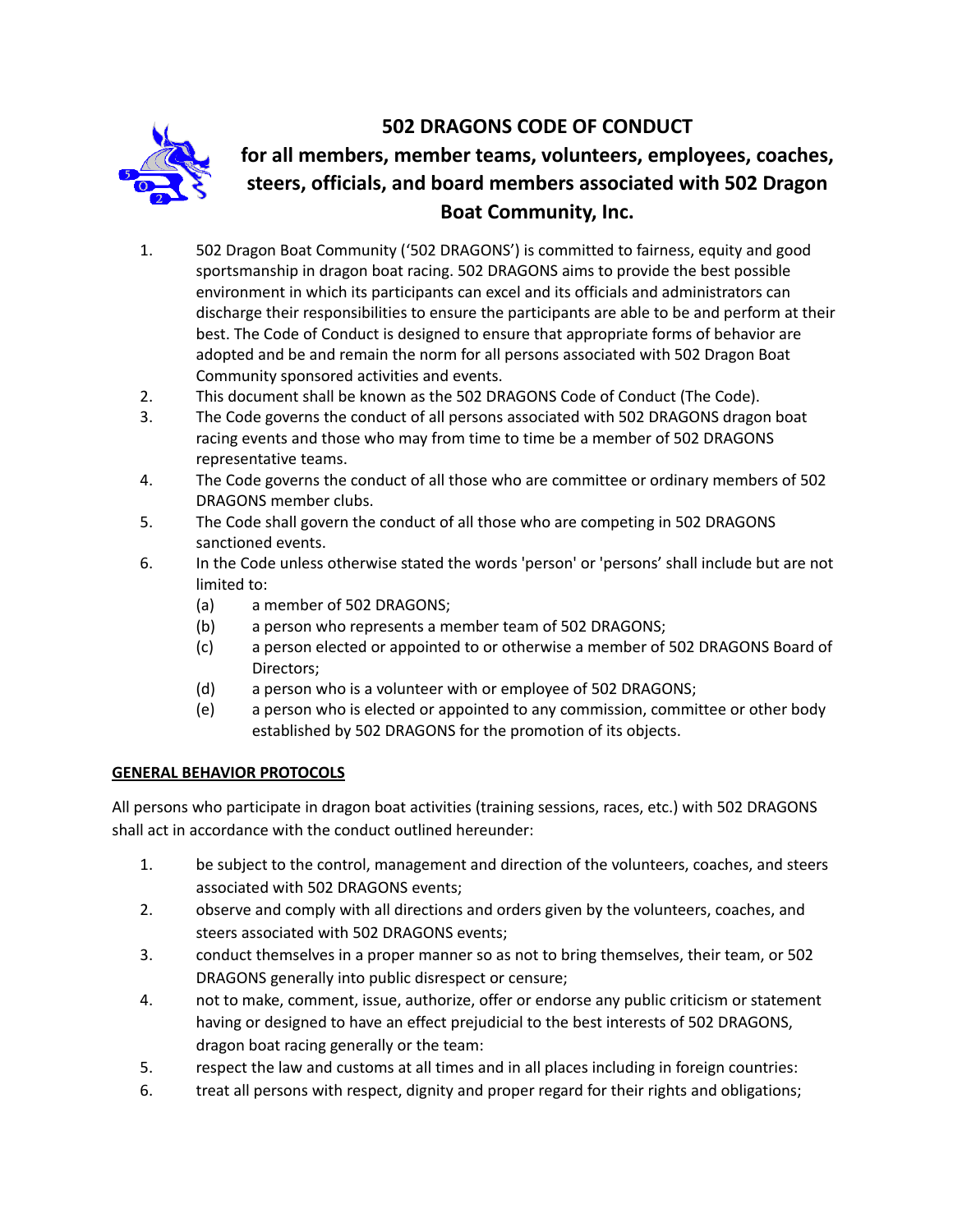- 7. perform all duties and responsibilities in a mature, fair and professional manner:
- 8. demonstrate and ensure a positive commitment to 502 DRAGONS and its member teams programs and policies;
- 9. not disclose to any unauthorized person or organization, information which is of a confidential or privileged nature;
- 10. not misuse funds or property of any club or 502 DRAGONS;
- 11. not use information obtained in the course of employment or appointment or selection or otherwise on official duties in a nominated role to gain directly or indirectly a financial advantage for themselves or for any other person;
- 12. not promote, pass on, exchange or publish information whereby that information may be of a confidential, offensive, scandalous, unsubstantiated or derisive type;
- 13. not to harass, ridicule or embarrass a fellow appointee or representative of their team or 502 DRAGONS in such a way as would constitute an offence under Federal or State legislation governing human rights and sex discrimination;
- 14. not participate in, nor promote any, demonstration or propaganda of any kind or form including but not limited to political, religious or racial whilst in team or 502 DRAGONS uniform;
- 15. not defame or injure any person;
- 16. not use, attempt to use, have in his or her possession, attempt to have in his or her possession, traffic or attempt to traffic any illegal drug or substance;
- 17. not to consume alcohol or be under the influence of alcohol while participating in any "on water" event;
- 18. to ensure that all directions given by their team or 502 DRAGONS and/or its authorized representatives regarding the wearing of appropriate attire whilst representing their team or 502 DRAGONS are adhered to;
- 19. not to take liberties with the privacy of other persons;
- 20. to ensure that all persons avoid unaccompanied and unobserved activities with under age team members (two adults should always be present when interacting with minor children who are not related to you by blood or marriage);
- 21. to act at all times in a manner beyond reproach and in such a way as to ensure good relations

## **COACHES' CODE OF CONDUCT**

In addition to the 502 DRAGONS General Code of Behavior, a coach must meet the following requirements in regard to conduct during any activity held or sanctioned by 502 DRAGONS or its member teams:

- 1. Do not tolerate acts of aggression;
- 2. Provide feedback to paddlers and other participants in a manner sensitive to their needs, and avoid overly negative feedback;
- 3. Recognize paddlers' rights to consult with other coaches and advisers. Cooperate fully with other specialists (for example, sports scientists, doctors and physiotherapists);
- 4. Treat all paddlers fairly within the context of their sporting activities, regardless of gender, race, place of origin, athletic potential, color, sexual orientation, religion, political beliefs, socio-economic status and other conditions;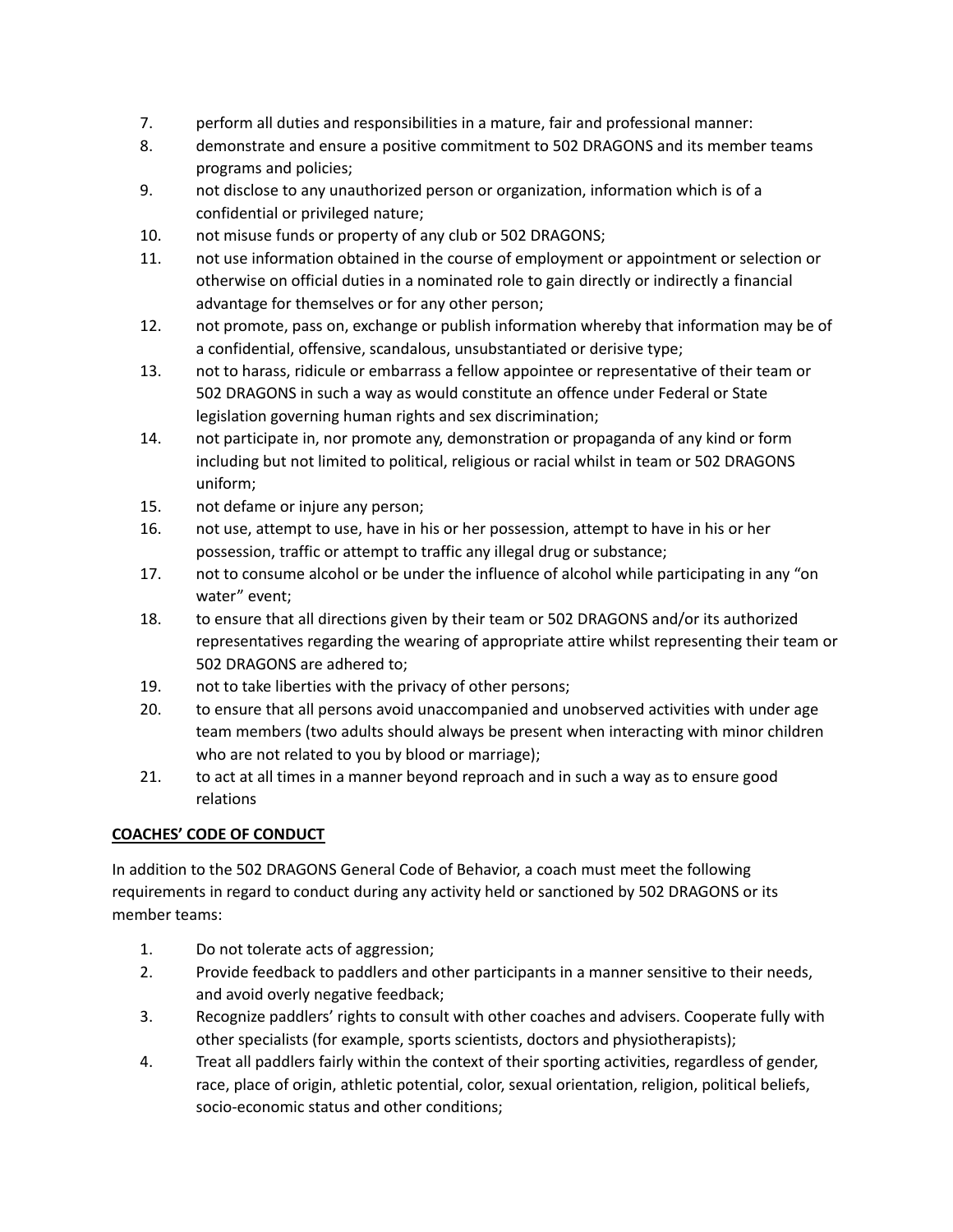- 5. Encourage and facilitate paddlers' independence and responsibility for their own behavior, performance, decisions and actions;
- 6. Involve the paddlers in decisions that affect them;
- 7. Encourage paddlers to respect one another and to expect respect for their worth as individuals regardless of their level of ability;
- 8. Ensure that the tasks and/or training set are suitable for age, experience, ability, and physical and psychological conditions of the paddlers;
- 9. Ensure any physical contact with paddlers is appropriate to the situation and necessary for the paddlers' skill development. This includes receiving permission and explaining what type of contact you intend before touching paddlers to demonstrate paddling techniques;
- 10. Be acutely aware of the power that a coach develops with paddlers in the coaching relationship and avoid any sexual intimacy with paddlers that could develop as a result;
- 11. Avoid situations with paddlers that could be construed as compromising;
- 12. Actively discourage the use of performance enhancing drugs, and the use of alcohol, tobacco and illegal substances;
- 13. Do not exploit any coaching relationship to further personal, political or business interest at the expense of the best interests of paddlers;
- 14. Accept and respect the role of officials in ensuring that competitions are conducted fairly and according to established rules;
- 15. Know and abide by rules, regulations and standards, and encourage paddlers to do likewise. Accept both the letter and the spirit of the rules; and
- 16. Be honest and ensure that one's personal qualifications and competence are not misrepresented.

## **STEERS' AND OFFICIALS' CODE OF CONDUCT**

In addition to 502 DRAGONS General Code of Behavior, steers and officials must meet the following requirements in regard to conduct during any activity held or sanctioned by 502 DRAGONS or its member teams:

- 1. Place the safety and welfare of the paddlers/participants above all else;
- 2. Accept responsibility for all actions taken;
- 3. Be impartial;
- 4. Avoid any situation which may lead to a conflict of interest;
- 5. Be courteous, respectful and open to discussion and interaction; and
- 6. Value the individual in sport.

## **HANDLING CONCERNS AND COMPLAINTS**

The following process will be followed if the 502 DRAGONS Board is advised or considers that a member, volunteer, coach, steer, member team or employee has allegedly:

- 1. breached, failed, refused or neglected to comply with a provision of the Rules, the Organizational By-Laws or any resolution or determination of the 502 DRAGONS Board;
- 2. acted in a manner unbecoming of a Member or Member Team, or prejudicial to the Objects and interests of 502 DRAGONS and/or Dragon Boating; or
- 3. brought 502 DRAGONS or Dragon Boating into disrepute.